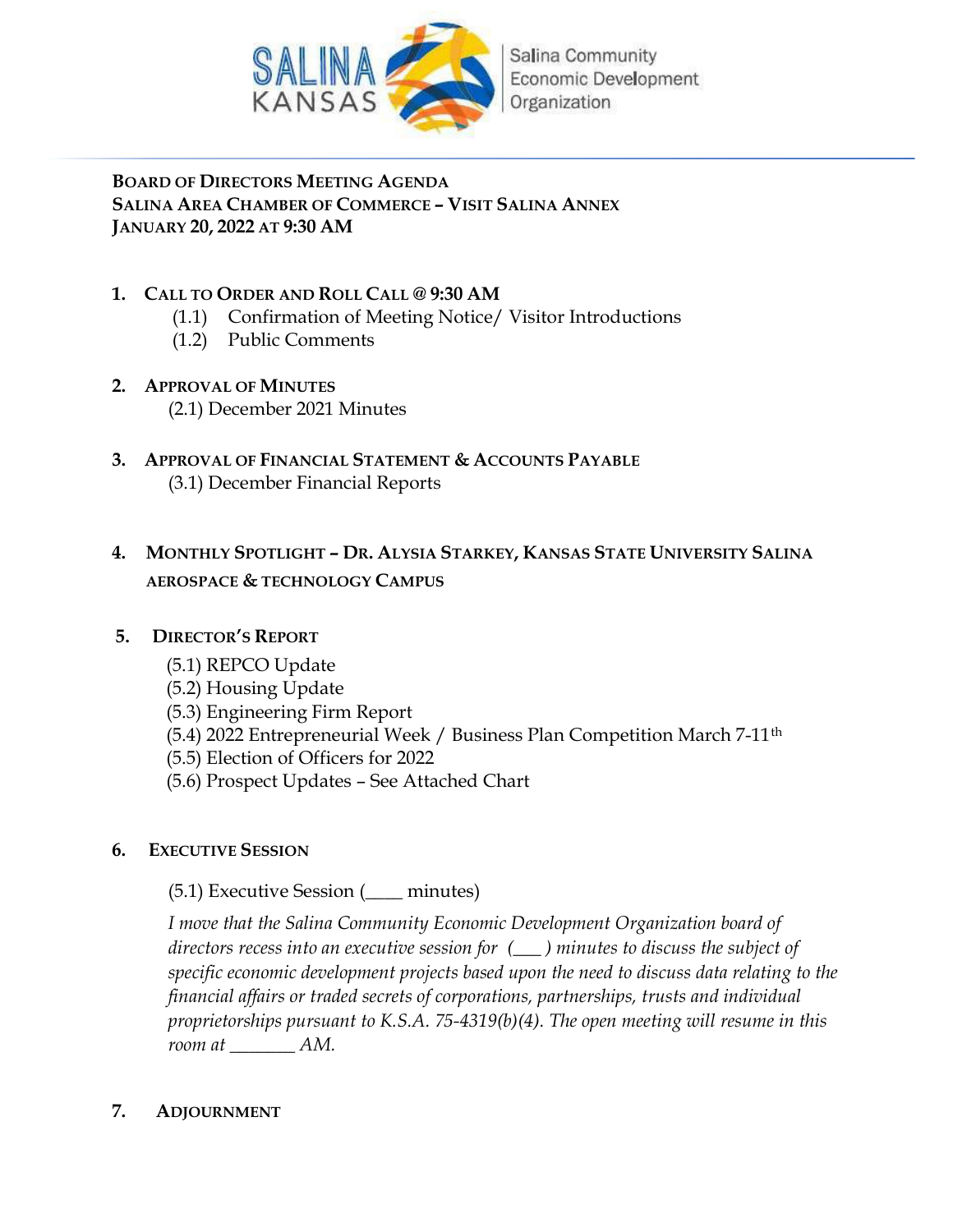

## CITY OF SALINA, KANSAS REGULAR MEETING OF THE SALINA COMMUNITY ECONOMIC DEVELOPMENT ORGANIZATION, INC. December 16, 2021 Via in person and Zoom Link

#### CALL TO ORDER AND ROLL CALL

The Regular Meeting of the Salina Community Economic Development Organization, Inc. was called to order at 9:32 AM by Lloyd Davidson, Board President.

(1.1) Confirmation of Meeting Notice Robinson confirmed that the meeting notice was made public via email, news release, and social media.

Those present and comprising a quorum:

In person: Zoom (Z): Cheryl Murray Pete Brungardt Lloyd Davidson Frank Hampton John Gunn

Paula Fried Brian Richardson (Z)

Also present:

Mitch Robinson, Salina Community Economic Dev. Organization, Executive Director Robin VanAtta, Salina Community Economic Dev. Organization Administrative Assistant Tim Rogers, Executive Director, Salina Airport Authority (Z) Rodger Sparks, County Commissioner, Saline County Cody Heiman, First Bank Kansas Renee Duxler, Salina Area Chamber of Commerce, Director of Economic & Workforce Development (Z)

Absent: Max Wellbrock-Talley, Jim Maes

(1.2) Public Comment No Public Comment

APPROVAL OF MINUTES

(2.1-2) Moved by Gunn, seconded by Hampton to approve the November 18, 2021 minutes and the December 6, 2021 minutes. Aye: (7). Nay: (0). Motion carried.

APPROVAL OF FINANCIAL STATEMENT AND ACCOUNTS PAYABLE

(3.1-2) October and November Financial Reports Moved by Fried, seconded by Brungardt to approve the October 2021 and November 2021 financial reports Aye: (7). Nay: (0). Motion carried.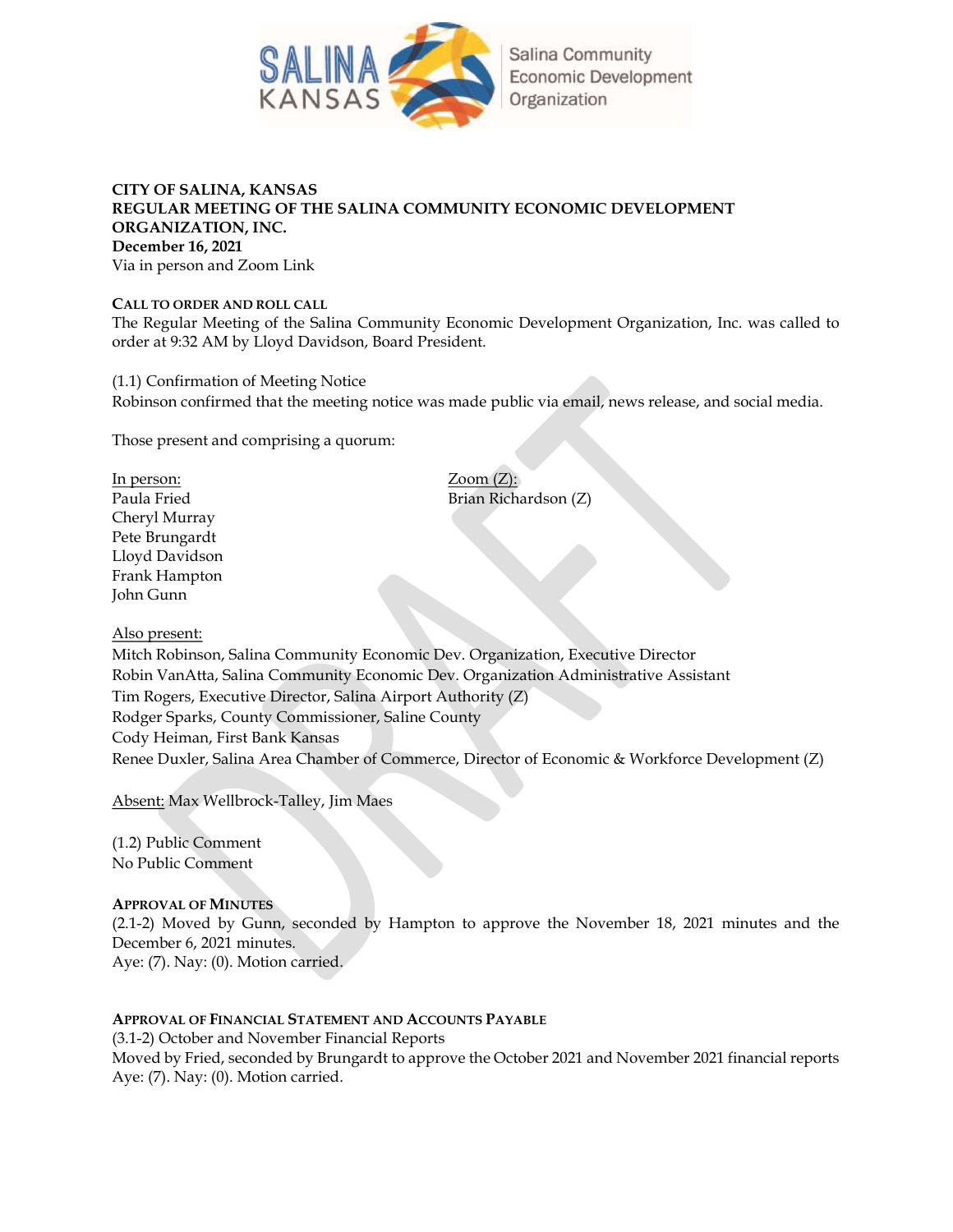(3.2) Formally Adopt 2022 Budget

Moved by Brungardt, seconded by Hampton to amend and approve to deduct \$26,000 from the Advertising line item and move it to a newly created Reserve Funds line item. Aye: (7). Nay: (0). Motion carried.

#### DIRECTOR'S REPORT

#### (4.1) REPCO Update

Office staff worked on the packet to go before the City Commission on December 20, 2021. The blue form is being redrafted and a revised copy will be sent to the board for review before submitting to the City Manager's office.

#### (4.2) Housing Update

Robinson updated the group on a few new housing development opportunities and the existing possible developments.

(4.3) Project Score Card / Project Evaluation Form No action taken.

(4.4) 2022 Entrepreneurial Week / Business Plan Competition March 7-11<sup>th</sup> Robinson reviewed the draft schedule of events. Prize amounts to be rewarded: 1<sup>st</sup> Prize - \$8,000; 2<sup>nd</sup> Prize - \$5,000; and 3rd Prize - \$3,000. Next steps are to seek out sponsors and donors. Competition is open to residents in Saline County and the contiguous counties.

(4.5) Upcoming Board Member Changes / Officers for 2022 Several board member terms are expiring at the end of January 2022: John Gunn and Cheryl Murray. The slate of officers will be approved in January 2022.

(4.6) Prospect Updates – See Attached Chart

(4.7) Annual Personnel Review

#### EXECUTIVE SESSION

(5.1) Discussion of Personnel (15 minutes)

## Personnel

Moved by Brungardt, seconded by Gunn that the Salina EDO Board of Directors recess into executive session for 15 minutes to discuss a non-elected employee's performance and status based upon the need to discuss personnel matters of non-elected personnel pursuant to K.S.A. 75-4319(b)(1). The open meeting will resume in this room at 10:30 a.m.

The Board of Directors recessed into executive session at 10:15 AM and reconvened at 10:31 AM.

Upon reconvening, it was moved by Hampton, seconded by Brungardt to approve a 4% wage increase for Mitch Robinson and Robin VanAtta for fiscal year 2022. Aye: (7). Nay: (0). Motion carried.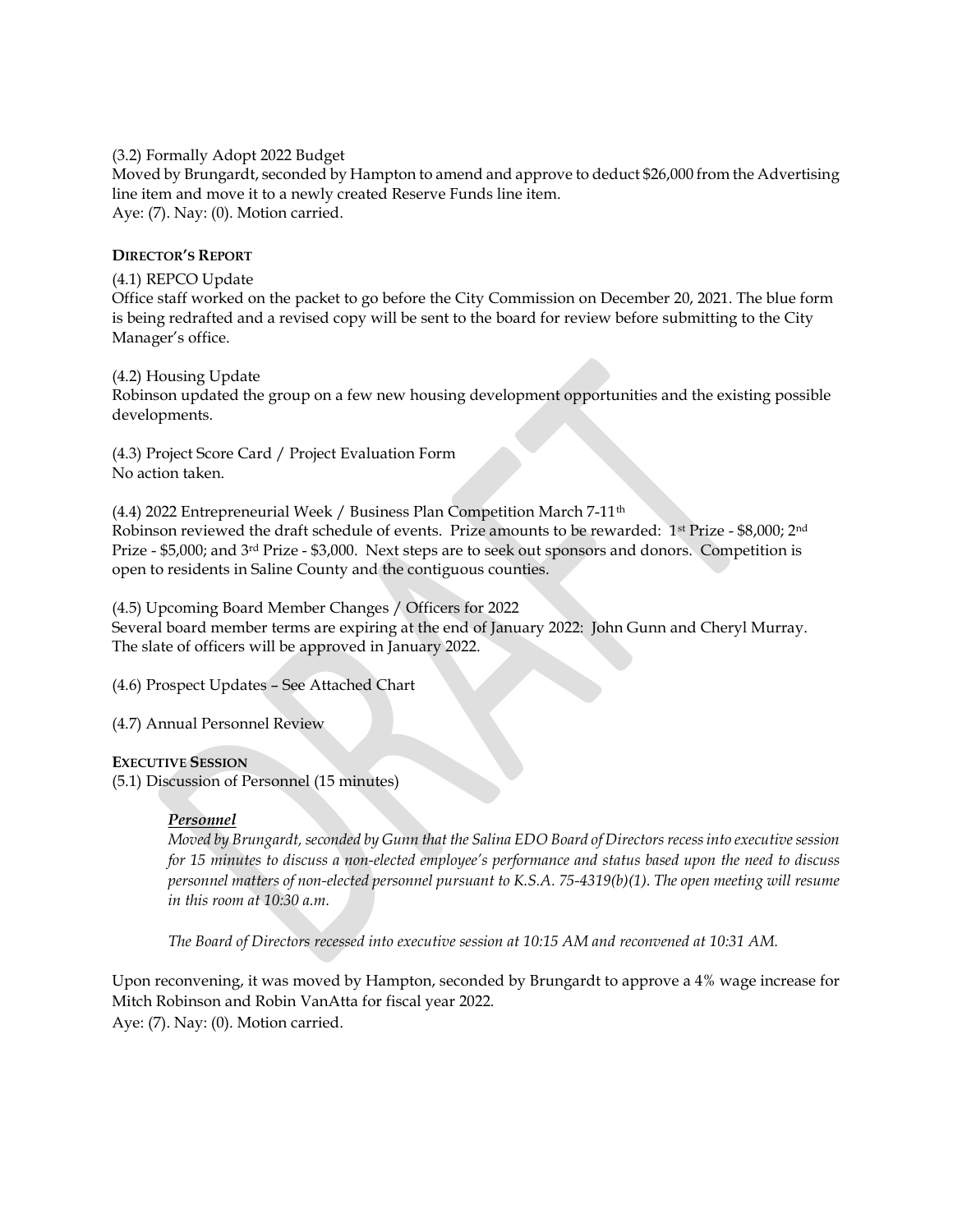## ADJOURNMENT

Moved by Gunn, seconded by Hampton, to adjourn the meeting at 10:32 AM. Aye: (7). Nay: (0). Motion carried.

 $\overline{\phantom{a}}$  , and the contract of the contract of the contract of the contract of the contract of the contract of the contract of the contract of the contract of the contract of the contract of the contract of the contrac

Lloyd Davidson, Board President

ATTEST:

Cheryl Murray, Board Secretary

\_\_\_\_\_\_\_\_\_\_\_\_\_\_\_\_\_\_\_\_\_\_\_\_\_\_\_\_\_\_\_\_\_\_\_\_\_\_\_\_\_\_\_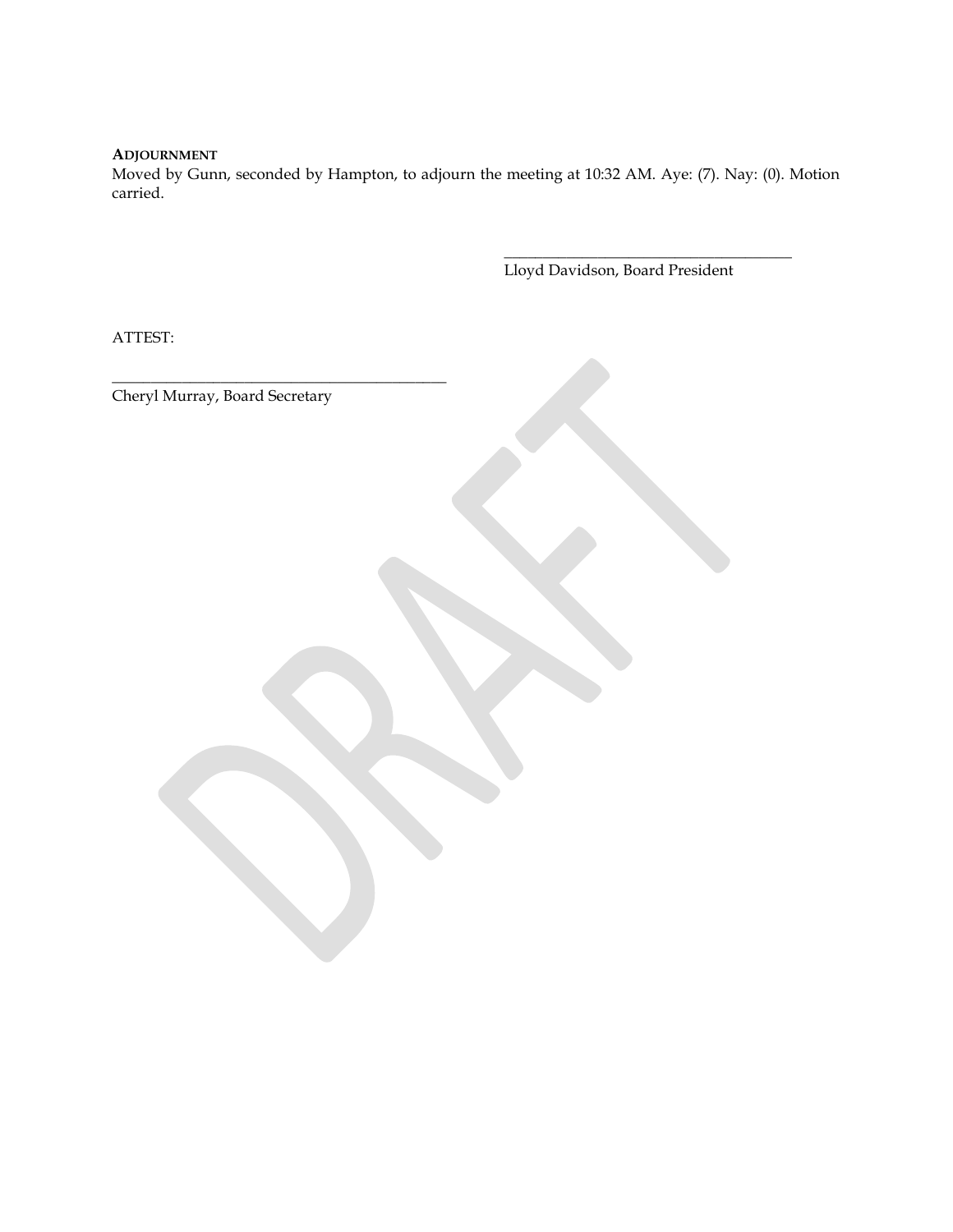|                                                                                                                                                                    | Dec 31, 21                                 |
|--------------------------------------------------------------------------------------------------------------------------------------------------------------------|--------------------------------------------|
| <b>ASSETS</b>                                                                                                                                                      |                                            |
| <b>Current Assets</b>                                                                                                                                              |                                            |
| <b>Checking/Savings</b><br><b>First Bank Kansas-Sweep Acct</b>                                                                                                     | 149,729.62                                 |
| <b>First Bank Kansas</b>                                                                                                                                           | 72,848.21                                  |
| <b>Total Checking/Savings</b>                                                                                                                                      | 222,577.83                                 |
| <b>Other Current Assets</b><br><b>Prepaid Health Insurance</b>                                                                                                     | -524.47                                    |
| <b>Total Other Current Assets</b>                                                                                                                                  | $-524.47$                                  |
| <b>Total Current Assets</b>                                                                                                                                        | 222,053.36                                 |
| <b>Fixed Assets</b><br><b>Furniture and Equipment</b><br><b>Accumulated Depreciation - F&amp;E</b><br><b>Furniture and Equipment - Other</b>                       | -6,295.36<br>6,145.49                      |
| <b>Total Furniture and Equipment</b>                                                                                                                               | -149.87                                    |
| <b>Total Fixed Assets</b>                                                                                                                                          | $-149.87$                                  |
| <b>TOTAL ASSETS</b>                                                                                                                                                | 221,903.49                                 |
| LIABILITIES & EQUITY                                                                                                                                               |                                            |
| <b>Liabilities</b><br><b>Current Liabilities</b><br><b>Accounts Payable</b><br><b>Accounts Payable</b>                                                             | -681.94                                    |
| <b>Total Accounts Payable</b>                                                                                                                                      | -681.94                                    |
| <b>Credit Cards</b><br>VISA - First Bank Kansas                                                                                                                    | 790.68                                     |
| <b>Total Credit Cards</b>                                                                                                                                          | 790.68                                     |
| <b>Other Current Liabilities</b><br><b>Payroll Liabilities</b><br><b>FICA Taxes</b><br><b>Medicare Taxes</b><br><b>Federal W/H Taxes</b><br><b>State W/H Taxes</b> | -358.26<br>479.64<br>3,114.94<br>$-320.55$ |
| <b>State Unemployment Taxes</b>                                                                                                                                    | $-395.00$                                  |
| <b>Total Payroll Liabilities</b>                                                                                                                                   | 2,520.77                                   |
| <b>Total Other Current Liabilities</b>                                                                                                                             | 2,520.77                                   |
| <b>Total Current Liabilities</b>                                                                                                                                   | 2,629.51                                   |
| <b>Total Liabilities</b>                                                                                                                                           | 2,629.51                                   |
| <b>Equity</b><br><b>Net Assets w/ Donor Restriction</b><br><b>Retained Earnings</b><br><b>Net Income</b>                                                           | 20,000.00<br>211,717.02<br>$-12,443.04$    |
| <b>Total Equity</b>                                                                                                                                                | 219,273.98                                 |
| TOTAL LIABILITIES & EQUITY                                                                                                                                         | 221,903.49                                 |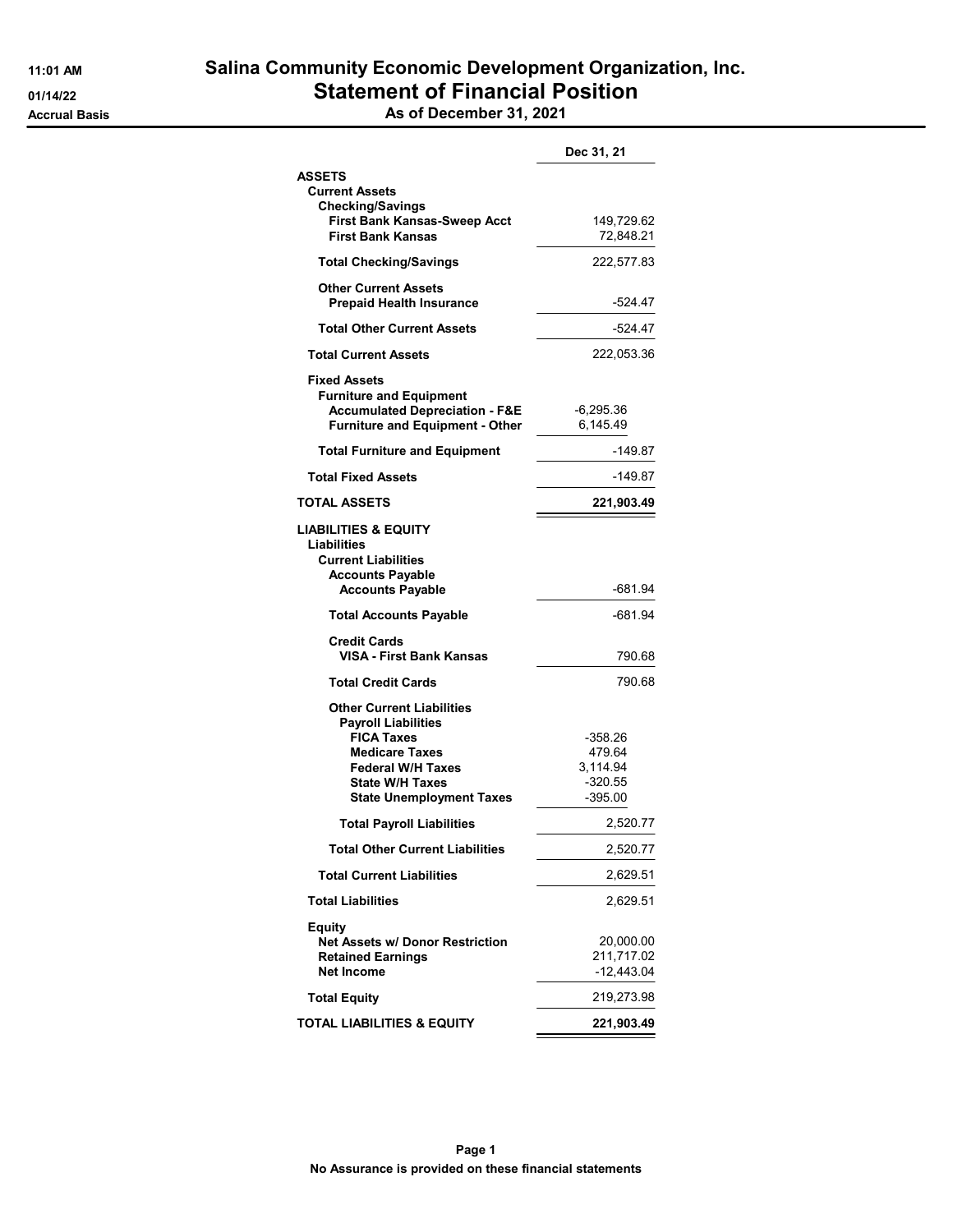# 11:03 AM Salina Community Economic Development Organization, Inc. 01/14/22 Statement of Activities w/Prev Year Comparison

Accrual Basis January through December 2021

|                                                                                                                                                                                                                                                                                                                                                                                      | Jan - Dec 21                                                                                                                   | Jan - Dec 20                                                                                                                  | % Change                                                                                                               |
|--------------------------------------------------------------------------------------------------------------------------------------------------------------------------------------------------------------------------------------------------------------------------------------------------------------------------------------------------------------------------------------|--------------------------------------------------------------------------------------------------------------------------------|-------------------------------------------------------------------------------------------------------------------------------|------------------------------------------------------------------------------------------------------------------------|
| <b>Ordinary Income/Expense</b>                                                                                                                                                                                                                                                                                                                                                       |                                                                                                                                |                                                                                                                               |                                                                                                                        |
| <b>Income</b><br><b>Marketing Events Sponsorships</b><br><b>Direct Public Support</b>                                                                                                                                                                                                                                                                                                | 2,500.00                                                                                                                       | 0.00                                                                                                                          | 100.0%                                                                                                                 |
| Gifts in Kind - Goods                                                                                                                                                                                                                                                                                                                                                                | 20,000.00                                                                                                                      | 0.00                                                                                                                          | 100.0%                                                                                                                 |
| <b>Total Direct Public Support</b>                                                                                                                                                                                                                                                                                                                                                   | 20,000.00                                                                                                                      | 0.00                                                                                                                          | 100.0%                                                                                                                 |
| <b>Investments</b><br>Interest-Savings, Short-term CD                                                                                                                                                                                                                                                                                                                                | 632.47                                                                                                                         | 1,377.26                                                                                                                      | $-54.1%$                                                                                                               |
| <b>Total Investments</b>                                                                                                                                                                                                                                                                                                                                                             | 632.47                                                                                                                         | 1,377.26                                                                                                                      | $-54.1%$                                                                                                               |
| <b>Member Contributions</b>                                                                                                                                                                                                                                                                                                                                                          | 291,000.00                                                                                                                     | 265,500.00                                                                                                                    | 9.6%                                                                                                                   |
| <b>Other Types of Income</b><br>Grants<br><b>Miscellaneous Revenue</b>                                                                                                                                                                                                                                                                                                               | 0.00<br>33.05                                                                                                                  | 30,000.00<br>0.00                                                                                                             | $-100.0\%$<br>100.0%                                                                                                   |
| <b>Total Other Types of Income</b>                                                                                                                                                                                                                                                                                                                                                   | 33.05                                                                                                                          | 30,000.00                                                                                                                     | $-99.9%$                                                                                                               |
| <b>Total Income</b>                                                                                                                                                                                                                                                                                                                                                                  | 314, 165.52                                                                                                                    | 296,877.26                                                                                                                    | 5.8%                                                                                                                   |
| <b>Gross Profit</b>                                                                                                                                                                                                                                                                                                                                                                  | 314,165.52                                                                                                                     | 296,877.26                                                                                                                    | 5.8%                                                                                                                   |
| <b>Expense</b><br><b>Business Expenses</b><br><b>Memberships</b><br><b>Marketing Events</b><br><b>Miscellaneous Expense</b><br><b>Business Registration Fees</b>                                                                                                                                                                                                                     | 0.00<br>5,000.00<br>235.97<br>40.00                                                                                            | 950.00<br>585.00<br>263.09<br>40.00                                                                                           | $-100.0%$<br>754.7%<br>$-10.3%$<br>$0.0\%$                                                                             |
| <b>Total Business Expenses</b>                                                                                                                                                                                                                                                                                                                                                       | 5,275.97                                                                                                                       | 1,838.09                                                                                                                      | 187.0%                                                                                                                 |
| <b>Contract Services</b><br><b>Accounting Fees</b><br><b>Outside Contract Services</b>                                                                                                                                                                                                                                                                                               | 11,375.12<br>26,710.00                                                                                                         | 11,670.13<br>710.00                                                                                                           | $-2.5%$<br>3,662.0%                                                                                                    |
| <b>Total Contract Services</b>                                                                                                                                                                                                                                                                                                                                                       | 38,085.12                                                                                                                      | 12,380.13                                                                                                                     | 207.6%                                                                                                                 |
| <b>Facilities and Equipment</b><br><b>Donated Facilities</b>                                                                                                                                                                                                                                                                                                                         | 20,000.00                                                                                                                      | 0.00                                                                                                                          | 100.0%                                                                                                                 |
| <b>Total Facilities and Equipment</b>                                                                                                                                                                                                                                                                                                                                                | 20,000.00                                                                                                                      | 0.00                                                                                                                          | 100.0%                                                                                                                 |
| <b>StartUp Salina Expenses</b><br><b>Donations</b><br><b>Dues &amp; Subscriptions</b><br>Training Fees<br><b>Repairs &amp; Maintenance</b><br><b>Advertising/Promotion</b><br>Books, Subscriptions, Refere<br>Postage, Mailing Service<br><b>Printing and Copying</b><br><b>Supplies</b><br>Telephone, Telecommunicatio<br><b>Total Operations</b><br><b>Other Types of Expenses</b> | 403.18<br>50.00<br>1,968.88<br>0.00<br>128.97<br>19,299.51<br>3,258.70<br>116.00<br>60.58<br>1,917.01<br>3,137.39<br>30,340.22 | 384.10<br>0.00<br>5,387.00<br>695.28<br>326.25<br>9,926.71<br>3,868.55<br>59.85<br>71.40<br>2,181.50<br>2,436.43<br>25,337.07 | 5.0%<br>100.0%<br>$-63.5%$<br>$-100.0\%$<br>-60.5%<br>94.4%<br>$-15.8%$<br>93.8%<br>-15.2%<br>-12.1%<br>28.8%<br>19.8% |
| <b>Depreciation</b><br>Insurance - Liability, D and O<br><b>Other Costs</b>                                                                                                                                                                                                                                                                                                          | 1,103.97<br>5,437.00<br>82.42                                                                                                  | 651.59<br>4,863.65<br>171.73                                                                                                  | 69.4%<br>11.8%<br>$-52.0%$                                                                                             |
| <b>Total Other Types of Expenses</b>                                                                                                                                                                                                                                                                                                                                                 | 6,623.39                                                                                                                       | 5,686.97                                                                                                                      | 16.5%                                                                                                                  |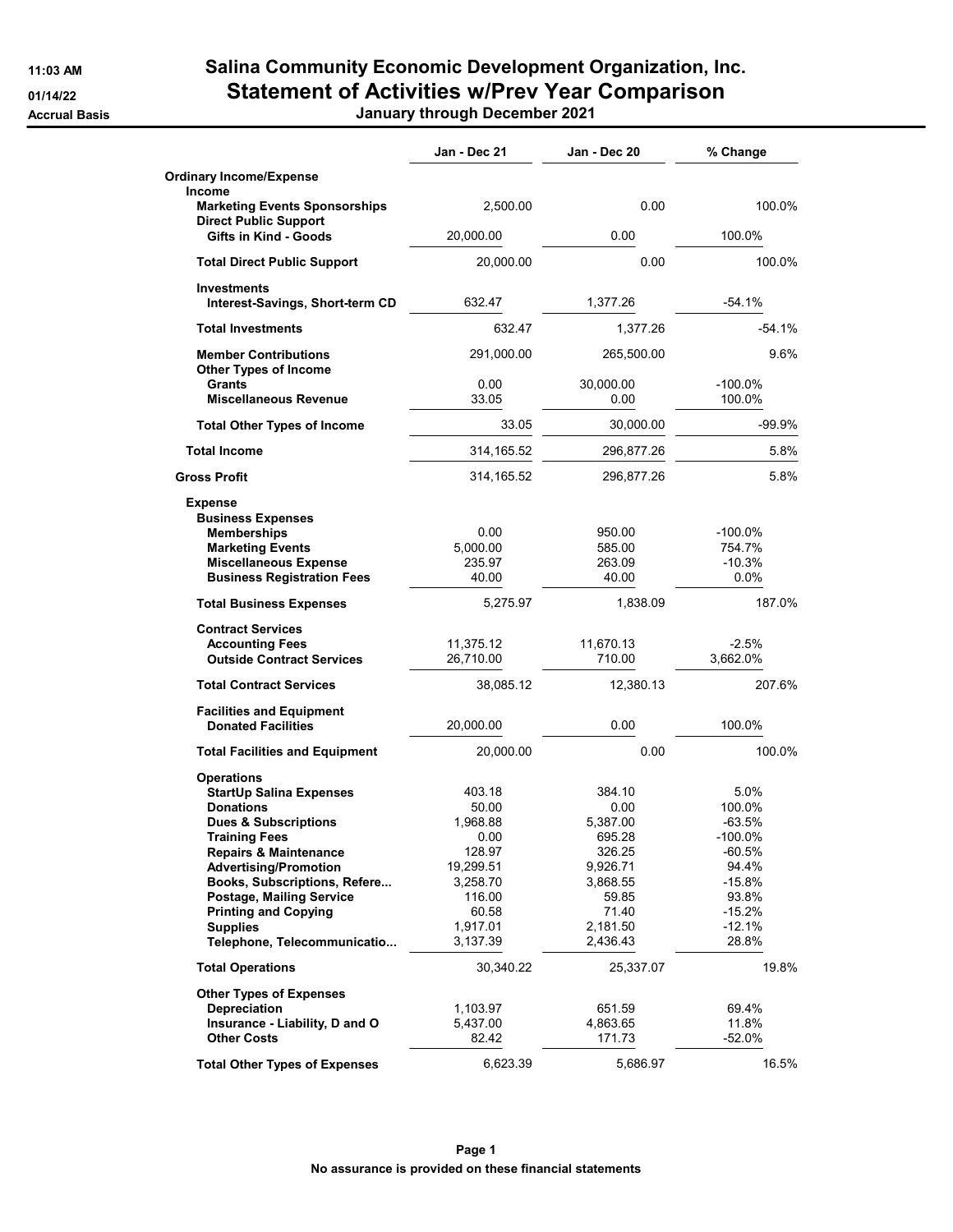## 11:03 AM Salina Community Economic Development Organization, Inc. 01/14/22 Statement of Activities w/Prev Year Comparison Accrual Basis January through December 2021

|                                  | Jan - Dec 21 | Jan - Dec 20 | % Change  |
|----------------------------------|--------------|--------------|-----------|
| <b>Payroll Expenses</b>          |              |              |           |
| <b>Retirement Contribution</b>   | 11,052.68    | 22,064.82    | -49.9%    |
| <b>Employee Health Ins</b>       | 7.155.38     | 6,047.64     | 18.3%     |
| Director Health & Life Ins       | 12,227.25    | 12,814.26    | $-4.6%$   |
| <b>Car Allowance</b>             | 6,000.00     | 6,000.00     | $0.0\%$   |
| <b>Payroll Taxes</b>             | 12,914.81    | 17,918.12    | $-27.9%$  |
| <b>Wages &amp; Salaries</b>      | 170,560.87   | 176,854.34   | $-3.6%$   |
| <b>Total Payroll Expenses</b>    | 219,910.99   | 241,699.18   | $-9.0%$   |
| <b>Travel and Meetings</b>       |              |              |           |
| <b>Meals</b>                     | 1.625.62     | 610.48       | 166.3%    |
| Conference, Convention, Meet     | 1,171.64     | 1.410.40     | $-16.9%$  |
| <b>Travel</b>                    | 3.575.61     | 1.317.67     | 171.4%    |
| <b>Total Travel and Meetings</b> | 6,372.87     | 3,338.55     | 90.9%     |
| <b>Total Expense</b>             | 326,608.56   | 290,279.99   | 12.5%     |
| <b>Net Ordinary Income</b>       | $-12,443.04$ | 6,597.27     | $-288.6%$ |
| Net Income                       | $-12,443.04$ | 6,597.27     | $-288.6%$ |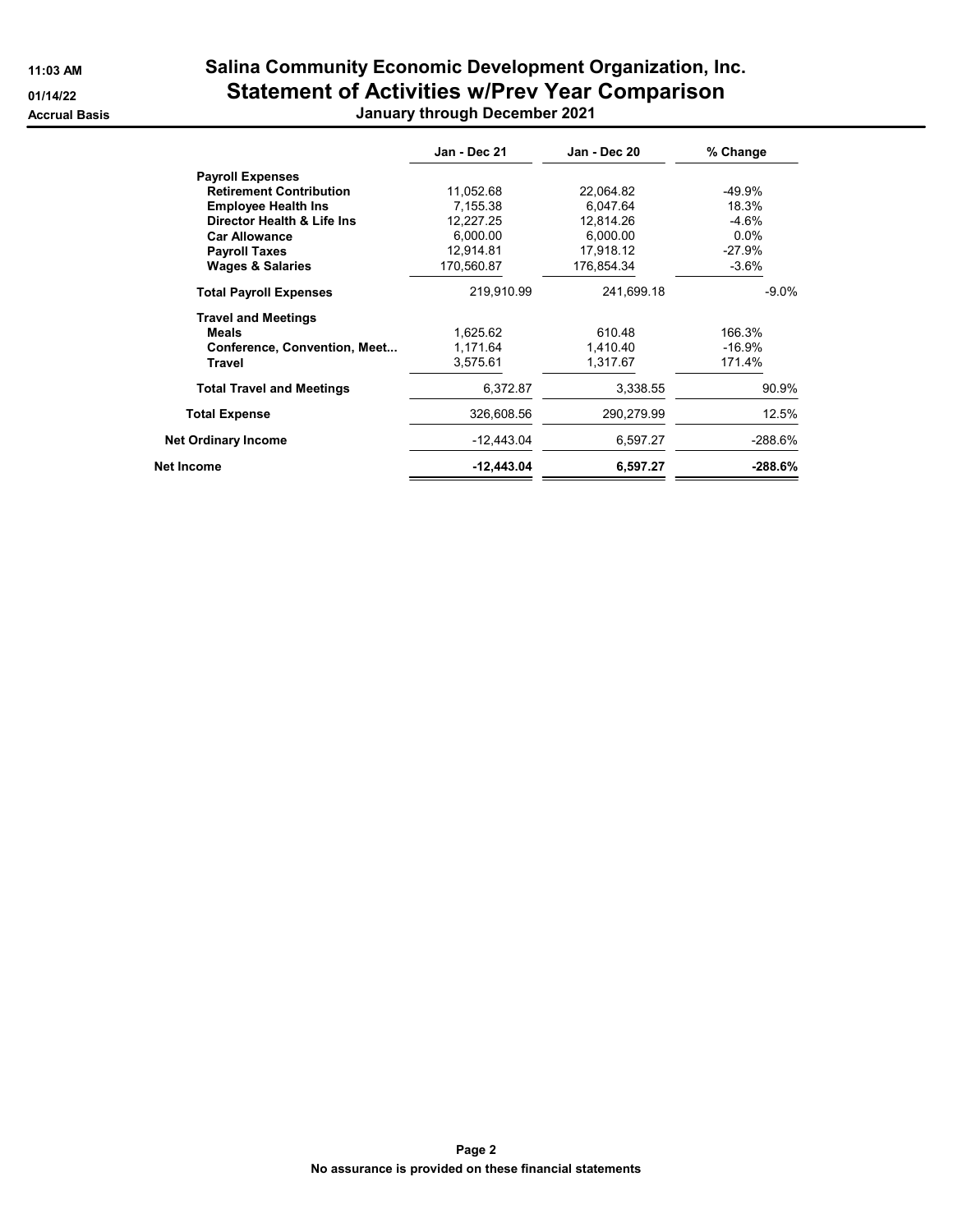## Salina Community Economic Development Organization, Inc. Statement of Activities w/Prev Year Budget Comparison January through December 2021

|                                                                   | Actual                   | Actual                   | Actual                   | Actual                   | <b>Budget YTD</b>    |
|-------------------------------------------------------------------|--------------------------|--------------------------|--------------------------|--------------------------|----------------------|
|                                                                   | Dec 2021                 | Dec 2020                 | Jan - Dec 21             | Jan - Dec 20             | Jan - Dec 21         |
| <b>Ordinary Income/Expense</b>                                    |                          |                          |                          |                          |                      |
| Income                                                            |                          |                          |                          |                          |                      |
| Start up Salina Income                                            |                          |                          |                          |                          |                      |
| <b>Marketing Events Sponsorships</b>                              | 2,500.00                 |                          | 2,500.00                 |                          |                      |
| <b>Member Contributions</b>                                       |                          |                          | 291,000.00               | 265,500.00               | 291,000.00           |
| <b>Investments-Interest</b>                                       | 40.79                    | 79.65                    | 632.47                   | 1,377.26                 | 1,400.00             |
| Pass Through Income                                               |                          |                          |                          |                          |                      |
| <b>Miscellaneous Revenue</b>                                      |                          |                          | 33.05                    |                          |                      |
| Gifts in Kind - Goods                                             | 20,000.00                |                          | 20,000.00                |                          |                      |
| Grants                                                            |                          | 30,000.00                | $\overline{\phantom{a}}$ | 30,000.00                |                      |
| <b>Total Income</b>                                               | 22,540.79                | 30,079.65                | 314, 165.52              | 296,877.26               | 292,400.00           |
|                                                                   |                          |                          |                          |                          |                      |
| <b>Gross Profit</b>                                               | 22,540.79                | 30,079.65                | 314, 165.52              | 296,877.26               | 292,400.00           |
|                                                                   |                          |                          |                          |                          |                      |
| <b>Expense</b>                                                    |                          |                          |                          |                          |                      |
| <b>Business Expenses</b>                                          |                          |                          |                          |                          |                      |
| <b>Pass Through Payments</b>                                      |                          |                          |                          |                          |                      |
| <b>Memberships</b>                                                |                          |                          |                          | 950.00                   | 1,500.00             |
| <b>Marketing Events</b>                                           |                          |                          | 5,000.00                 | 585.00                   | 9,600.00             |
|                                                                   |                          | 20.00                    | 235.97                   | 263.09                   | 500.00               |
| <b>Miscellaneous Expense</b><br><b>Business Registration Fees</b> |                          | $\overline{\phantom{a}}$ | 40.00                    | 40.00                    | 1,000.00             |
|                                                                   |                          | 20.00                    | 5,275.97                 |                          |                      |
| <b>Total Business Expenses</b>                                    | $\overline{\phantom{a}}$ |                          |                          | 1,838.09                 | 12,600.00            |
| <b>Contract Services</b>                                          |                          |                          |                          |                          |                      |
| <b>Accounting Fees</b>                                            | 1,391.73                 |                          | 11,375.12                | 11,670.13                | 12,000.00            |
| <b>Outside Contract Services</b>                                  | 860.00                   |                          | 26,710.00                | 710.00                   | 1,000.00             |
| <b>Contract Services - Other</b>                                  |                          |                          |                          | $\overline{\phantom{a}}$ |                      |
| <b>Total Contract Services</b>                                    | 2,251.73                 | $\overline{\phantom{a}}$ | 38,085.12                | 12,380.13                | 13,000.00            |
|                                                                   |                          |                          |                          |                          |                      |
| <b>Facilities and Equipment</b>                                   |                          |                          |                          |                          |                      |
| <b>Donated Facilities</b>                                         | 20,000.00                |                          |                          |                          |                      |
|                                                                   |                          |                          |                          |                          |                      |
| <b>Total Donated Facilities</b>                                   | 20,000.00                |                          | 20,000.00                |                          |                      |
| Operations                                                        |                          |                          |                          |                          |                      |
| <b>StartUp Salina Expenses</b>                                    | 400.00                   | 6.00                     | 403.18                   | 384.10                   |                      |
| Donations (Outgoing Board Recognition)                            |                          |                          | 50.00                    |                          |                      |
| <b>Dues &amp; Subscriptions</b>                                   | 455.00                   |                          | 1,968.88                 | 5,387.00                 | 4,300.00             |
| <b>Training Fees</b>                                              |                          |                          |                          | 695.28                   |                      |
| <b>Advertising/Promotion</b>                                      |                          | 2,065.00                 | 19,299.51                | 9,926.71                 | 10,000.00            |
| <b>Repairs &amp; Maintenance</b>                                  |                          | $\omega$                 | 128.97                   | 326.25                   | 400.00               |
| Books, Subscriptions, Reference                                   | 75.00                    | 65.00                    | 3,258.70                 | 3,868.55                 | 3,000.00             |
| Postage, Mailing Service                                          | 58.00                    | 1.05                     | 116.00                   | 59.85                    | 170.00               |
| <b>Printing and Copying</b>                                       |                          | $\overline{\phantom{a}}$ | 60.58                    | 71.40                    | 500.00               |
|                                                                   |                          |                          |                          | 2,181.50                 |                      |
| <b>Supplies</b><br>Telephone, Telecommunications                  | 581.02                   | 573.51<br>176.61         | 1,917.01                 |                          | 2,000.00<br>2,600.00 |
|                                                                   | 180.51                   |                          | 3,137.39                 | 2,436.43                 |                      |
| <b>Total Operations</b>                                           | 1,749.53                 | 2,887.17                 | 30,340.22                | 25,337.07                | 22,970.00            |
| <b>Other Types of Expenses</b>                                    |                          |                          |                          |                          |                      |
| <b>Taxes &amp; Licenses</b>                                       |                          | ä,                       |                          | $\frac{1}{2}$            | 40.00                |
|                                                                   |                          |                          |                          |                          |                      |
| Depreciation                                                      | 45.43                    | (726.27)                 | 1,103.97                 | 651.59                   | 1,585.00             |
| <b>Other Costs</b>                                                | 5.25                     | 104.32                   | 82.42                    | 171.73                   |                      |
| Insurance - Liability, D and O                                    |                          | $\blacksquare$           | 5,437.00                 | 4,863.65                 | 5,000.00             |
| <b>Total Other Types of Expenses</b>                              | 50.68                    | (621.95)                 | 6,623.39                 | 5,686.97                 | 6,625.00             |
| <b>Payroll Expenses</b>                                           |                          |                          |                          |                          |                      |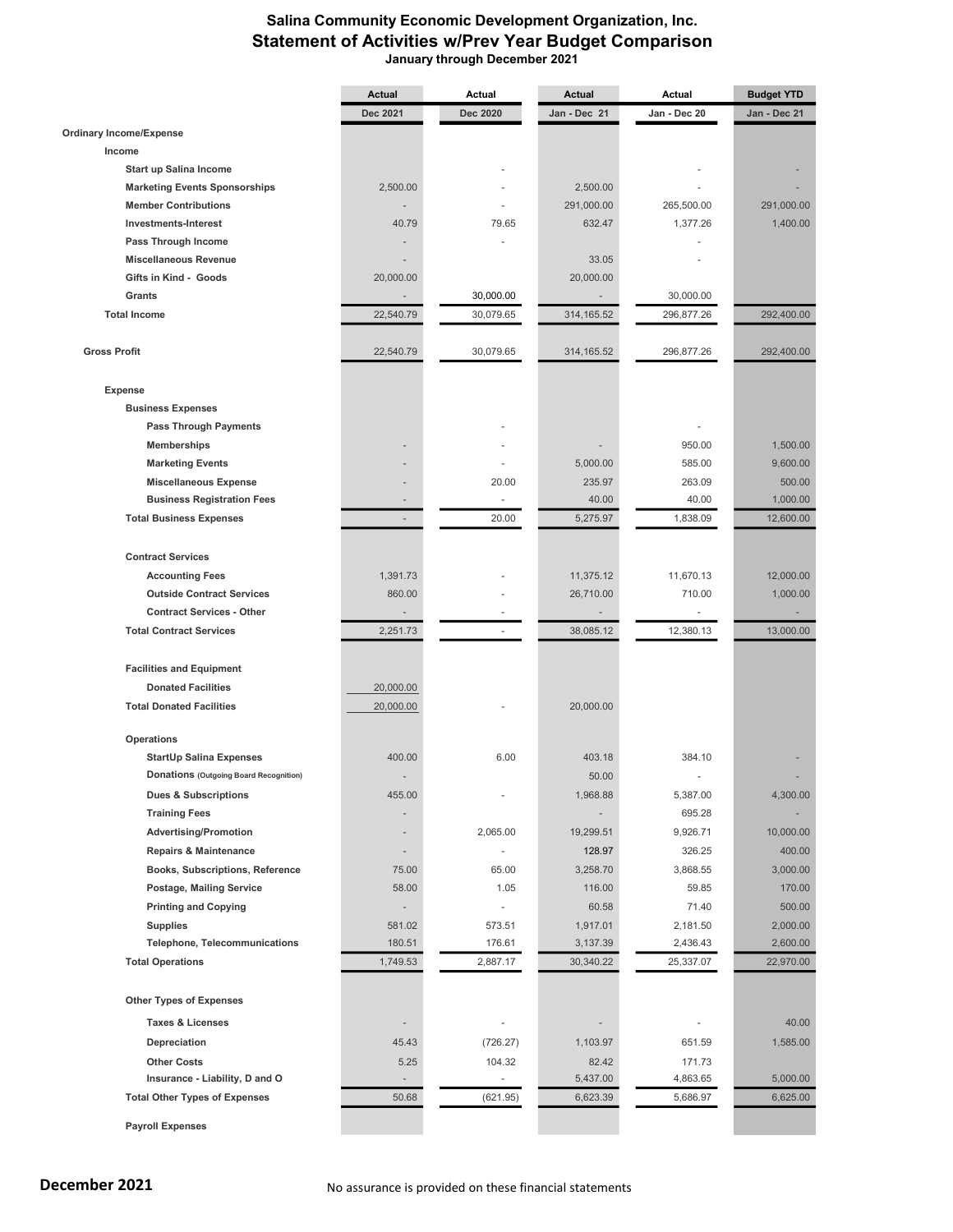## Salina Community Economic Development Organization, Inc. Statement of Activities w/Prev Year Budget Comparison January through December 2021

|                                        | <b>Actual</b> | Actual                   | <b>Actual</b> | Actual       | <b>Budget YTD</b> |
|----------------------------------------|---------------|--------------------------|---------------|--------------|-------------------|
|                                        | Dec 2021      | Dec 2020                 | Jan - Dec 21  | Jan - Dec 20 | Jan - Dec 21      |
| <b>Retirement Contribution</b>         | 2,763.17      | 22,064.82                | 11,052.68     | 22,064.82    | 11,055.00         |
| <b>Director Relocation Expense</b>     |               |                          |               |              |                   |
| <b>Employee Health Ins</b>             | 520.21        | 1,507.21                 | 7,155.38      | 6,047.64     | 5,500.00          |
| Director Health & Life Ins             | 843.65        | 2,387.06                 | 12,227.25     | 12,814.26    | 10,500.00         |
| <b>Car Allowance</b>                   | 500.00        | 750.00                   | 6,000.00      | 6,000.00     | 6,000.00          |
| <b>Payroll Taxes</b>                   | 670.90        | 17,918.12                | 12,914.81     | 17,918.12    | 14,750.00         |
| <b>Wages &amp; Salaries</b>            | 13,104.19     | 19,657.24                | 170,560.87    | 176,854.34   | 180,000.00        |
| <b>Total Payroll Expenses</b>          | 18,402.12     | 64,284.45                | 219,910.99    | 241,699.18   | 227,805.00        |
| <b>Travel and Meetings</b>             |               |                          |               |              |                   |
| <b>Meals</b>                           | 431.55        | 96.35                    | 1,625.62      | 610.48       | 2,000.00          |
| <b>Conference, Convention, Meeting</b> | 268.00        |                          | 1,171.64      | 1,410.40     | 1,000.00          |
| Travel                                 |               | $\overline{\phantom{m}}$ | 3,575.61      | 1,317.67     | 6,000.00          |
| <b>Travel and Meetings - Other</b>     |               |                          |               |              | 500.00            |
| <b>Total Travel and Meetings</b>       | 699.55        | 96.35                    | 6,372.87      | 3,338.55     | 9,500.00          |
|                                        |               |                          |               |              |                   |
| <b>Total Expense</b>                   | 43,153.61     | 66,666.02                | 326,608.56    | 290,279.99   | 292,500.00        |
| <b>Net Ordinary Income</b>             | (20, 612.82)  | (36, 586.37)             | (12, 443.04)  | 6,597.27     | (100.00)          |
| Net Income                             | (20, 612.82)  | (36, 586.37)             | (12, 443.04)  | 6,597.27     | (100.00)          |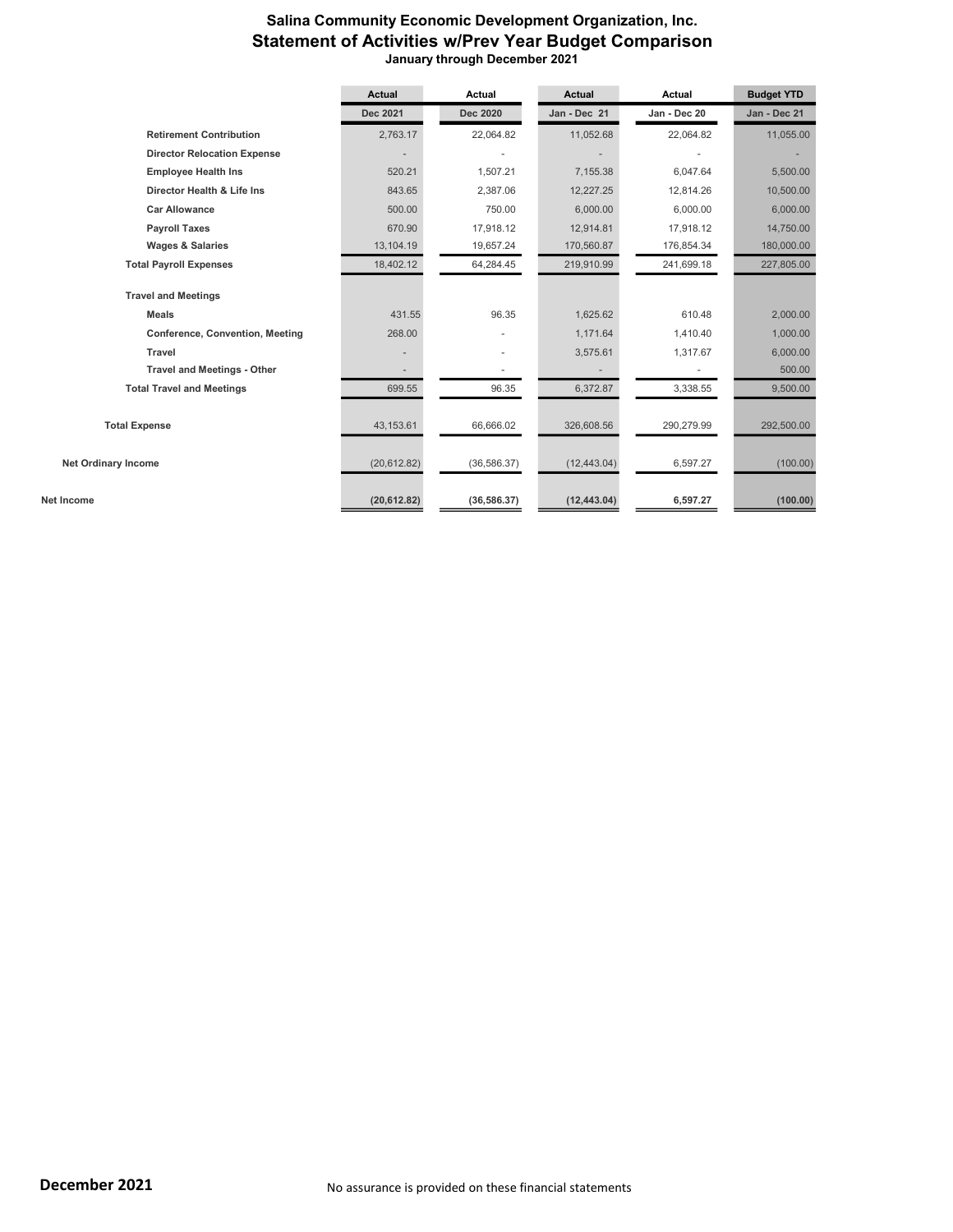

## JANUARY 2022 REPORT

## MARKETING / PROMOTION

We are working with local committee related to working on funding from the state-wide SPARK Committee which could go toward various economic development programs. No specified housing funds have been outlined. In the Governor's 2023 budge there has been \$20 million planned for assistance with existing housing programs to expand the capacity of the programs.

We continue to work with Paula Fried and Michael Freeland making final design concerning annual report of the SCEDO. Gathering final quotes from area businesses and community leaders.

## STRATEGIC PLANNING

No activity at this time.

## WORKFORCE TALENT / HOUSING

The developers who have been interested in the Ambassador Hotel Project continue to look at additional property around Salina. The developers continue to work on final estimates on the hotel renovation as well as other options for new construction.

The developers of the Magnolia Pointe project are now looking for other land options.

By the end of the January the F&C Group needs to have their local site committed and their needs submitted to the Department of Commerce for assistance. They will be submitting sites in Salina, Topeka and Wichita to the Lt Governor seeking assistance on these projects.

A large amount of activity has been going on within the local housing development with several property auctions occurring. Several parcels surrounding the Menards building have been sold for future development.

Attended a meeting with community representatives involved in childcare here in Salina. Look to be developing a job description for the position to develop support for childcare workers in the area as well as assisting individuals seeking to start their own childcare center. This would be funded with \$80,000 remaining from a grant.

## ETREPRENEURSHIP / SMALL BUSINESS DEVELOPMENT

A group representing the SCEDO, Chamber, Temple, KS Salina is putting together an effort to help develop and promote a business plan competition and a weeklong series of educational opportunities related to assisting business startups. The date is March  $7-14<sup>th</sup>$  to include the Chambers high school business plan competition. We have started raising funds for the rewards for the prizes to the top three finishers. Bennington Bank has committed to assisting with a donation for the rewards. Several other banks and organizations have been asked for donations.

As a member of the Board of Directors of the Temple, we have been working on developing a plan to raise \$2 million for construction of a new elevator for the facility, new HVC for the  $6<sup>th</sup>$  floor and for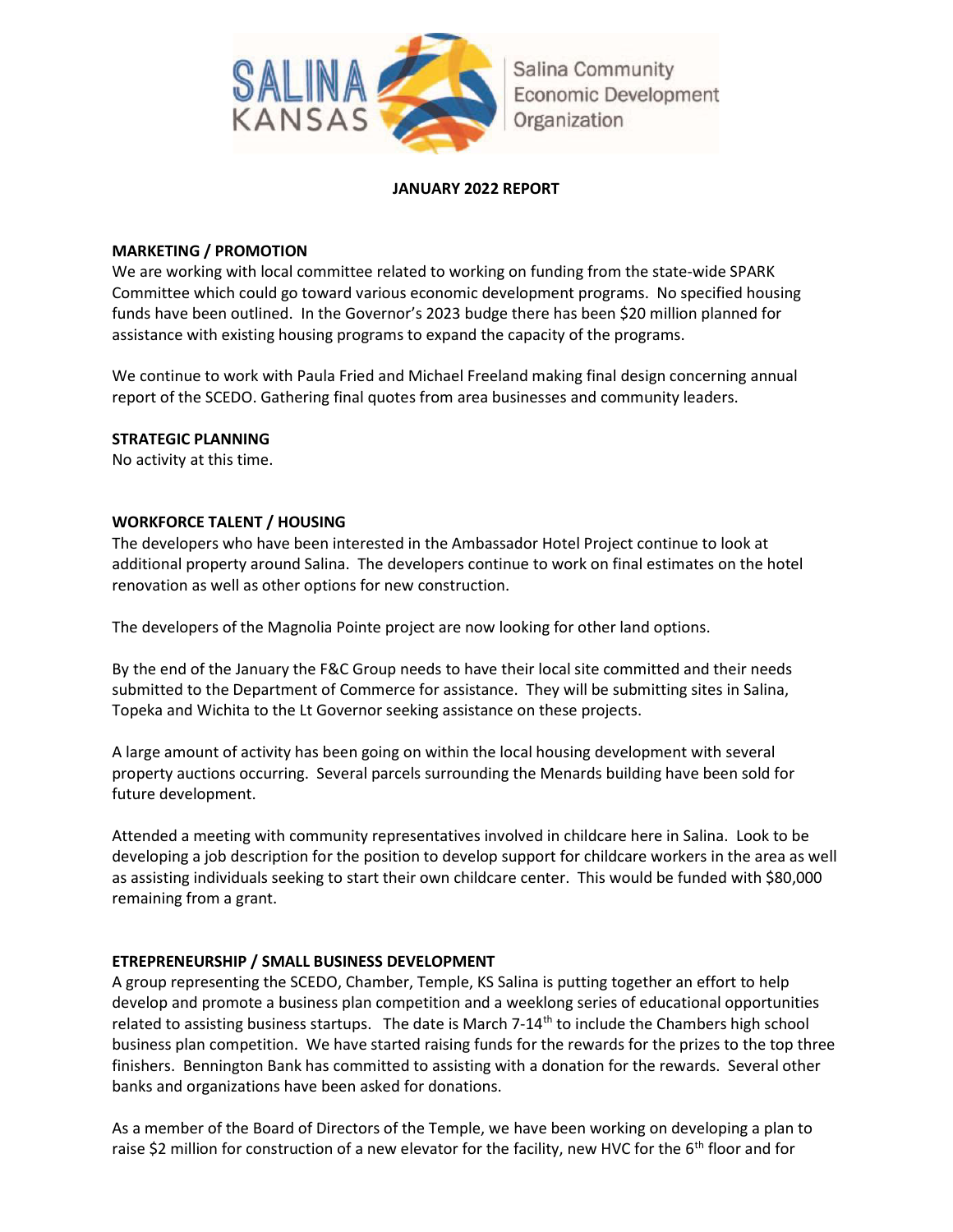

addition of new ADA certified bathrooms for the building. Look to kick off the campaign in the 2<sup>nd</sup> quarter of 2022.

#### PROSPECT MANAGEMENT

For the past six weeks have been working on closely with a team of representatives of a local manufacturer seeking tax abatement from the City of Salina. The SCEDO Board of Directors met and made recommendations to the City Commission. The company will invest approximately \$6 to \$7 million and hire five additional workers. The City of Salina is working to place the request on one of their upcoming agendas.

The SCEDO's contact with a KC based railroad engineering firm has brought the first step forward with two different designs for possible access to property north of a local manufacturer. A rough cost of approximately \$5.3 million would move the rail to the north allowing for access along the former tracks. The next step is to discuss this plan with the UP Railroad. There are state funds allocated for grant awards to assist with such a project.

## SITES / BUILDINGS / TOOLS:

Continue to monitor sites and available buildings within the community.

|                                       |                      | <b>MONTHLY WEB/SOCIAL MEDIA STATISTICS</b><br>Website – (reported December 2021) |                               |                                    |                  |
|---------------------------------------|----------------------|----------------------------------------------------------------------------------|-------------------------------|------------------------------------|------------------|
|                                       |                      | 146 users 144 New Users                                                          |                               | 165 Sessions 1.52 Pgs/Session      | 0:28 Avg Session |
| 234 Pageviews                         |                      |                                                                                  |                               |                                    |                  |
| Website -12/13/2021 - 1/16/2022       |                      |                                                                                  |                               |                                    |                  |
| 164 users                             | <b>162 New Users</b> |                                                                                  | 180 Sessions 1.61 Pgs/Session |                                    | 1:07 Avg Session |
| <b>289 Pageviews</b>                  |                      |                                                                                  |                               |                                    |                  |
|                                       |                      | Facebook – (reported December 2021)                                              |                               |                                    |                  |
|                                       |                      | 343 Page Views 337 Post Reach                                                    |                               | 50 Post Engagements 699 Page Likes |                  |
|                                       |                      | Facebook - $12/13/2021 - 1/16/2022$                                              |                               |                                    |                  |
| 263 Page Reach                        |                      | 102Post Reach                                                                    | <b>50 Post Engagements</b>    |                                    | 704 Page Likes   |
| <b>Start Up Salina Facebook Group</b> |                      |                                                                                  |                               |                                    |                  |
| $8/15/2021 - 299$ members (+7)        |                      |                                                                                  |                               |                                    |                  |
| $9/13/2021 - 299$ members (--)        |                      |                                                                                  |                               |                                    |                  |
| $10/18/2021 - 299$ members (--)       |                      |                                                                                  |                               |                                    |                  |
| $11/16/2021 - 305$ members (+6)       |                      |                                                                                  |                               |                                    |                  |
| $12/12/2021 - 309$ member (+4)        |                      |                                                                                  |                               |                                    |                  |

1/17/2021 – 312 members (+3)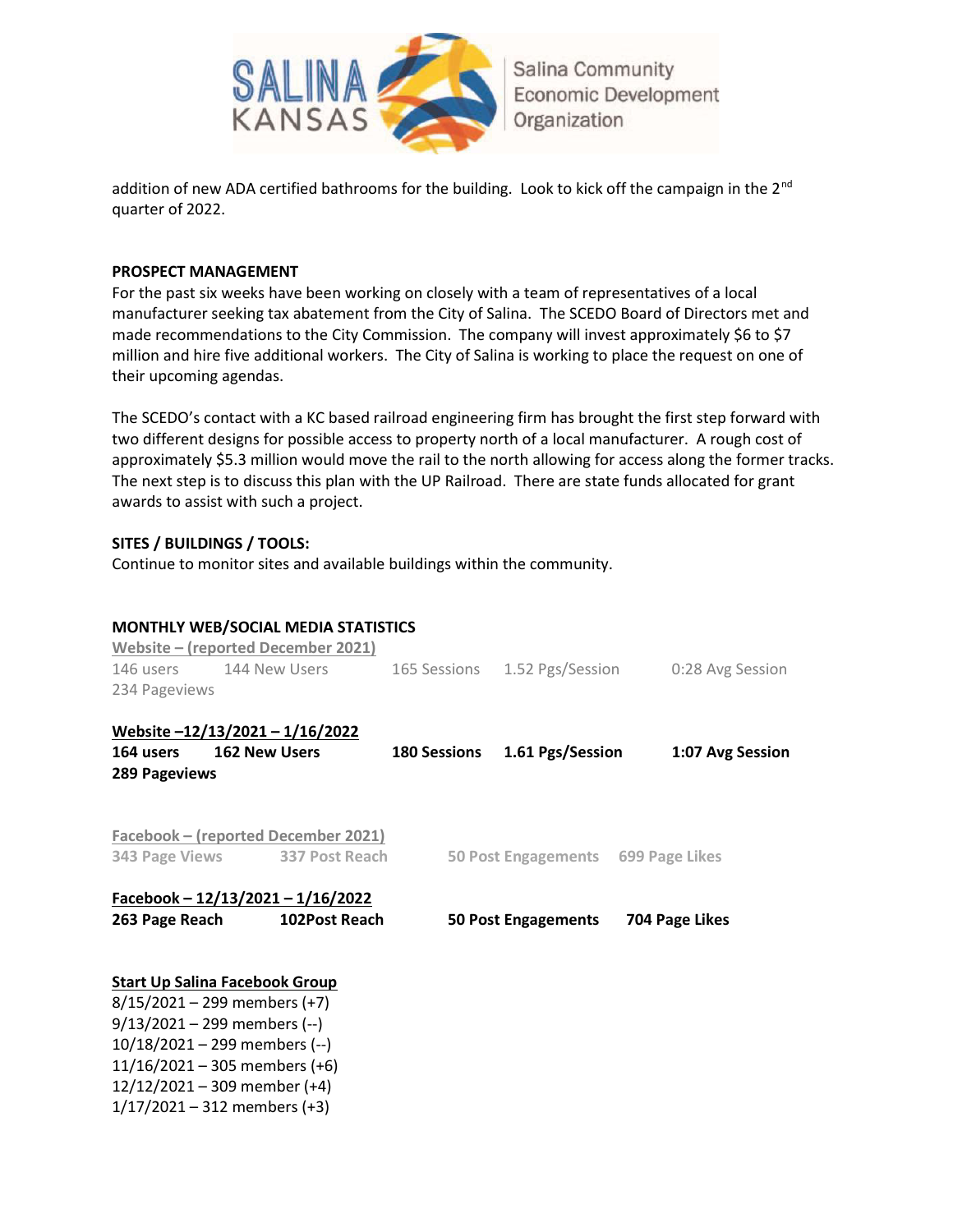

# Prospect Table

#### This information is strictly CONFIDENTIAL. Discussion of this information outside of this meeting could jepardize the progess of these pending projects.

| Code #    | Project<br><b>Name</b>     | <b>Client Source</b>      | Project<br><b>Status</b> | <b>Contact Date</b> | Milestone / Decision<br>Date                                               | <b>Project Objective</b>                                                             | <b>Business Description</b>                                                                                           | Jobs<br>(New)                                                                        | Average<br><b>Salary</b>                                                                                                                     | Investment               | <b>Niche</b>                                                             | <b>Acreage Required</b>                                                                                                                            | <b>Square Footage</b>                                                                    |
|-----------|----------------------------|---------------------------|--------------------------|---------------------|----------------------------------------------------------------------------|--------------------------------------------------------------------------------------|-----------------------------------------------------------------------------------------------------------------------|--------------------------------------------------------------------------------------|----------------------------------------------------------------------------------------------------------------------------------------------|--------------------------|--------------------------------------------------------------------------|----------------------------------------------------------------------------------------------------------------------------------------------------|------------------------------------------------------------------------------------------|
| $21 - 7$  | Project<br>Heavy           | <b>SAA Direct Contact</b> | <b>Active</b>            | 4/15/2021           | 2022                                                                       | MRO/Fabrication                                                                      | Need Building                                                                                                         | $\overline{?}$                                                                       | Above Co Avg<br>Wage                                                                                                                         | $\overline{\phantom{a}}$ | ?                                                                        | North End of<br>Airport                                                                                                                            | 500,000 to 1 M SF                                                                        |
| $21 - 10$ | Project<br>Storage         | <b>Direct Contact</b>     | <b>Active</b>            | 7/29/2021           | 8/23/2021                                                                  | Visited August 23rd                                                                  | Energy Storage 3-4 years<br>for approval                                                                              | $\Omega$                                                                             | 0                                                                                                                                            | \$330M                   | Energy                                                                   | 40 acres under opti                                                                                                                                | Ouside Storage                                                                           |
| $21 - 11$ | IN Apartment<br>Developers | Direct Contact/DOC        | <b>Active</b>            | 8/3/2021            | Conference Call<br><b>Update 12/14</b>                                     | Apartment                                                                            | Approximately 200-220<br>units                                                                                        | 3-Feb                                                                                | $\overline{?}$                                                                                                                               | est \$25M                | Housing                                                                  | 10 acres                                                                                                                                           | 200-220 units                                                                            |
| $21 - 12$ | Project<br><b>Birdcage</b> | KDOC                      | <b>Active</b>            | 8/31/2021           | 11/1/2021                                                                  | Shovel-ready site for<br>Manufacturing /<br>Warehousing /<br>Distribution            | Industrial Site for 425,000<br>SF manufacturing and<br>300,000 SF warehouse<br>with future expansion<br>possibilities | 700-900<br>over 3-5<br>years                                                         | Wages<br>competitive<br>to the region<br>selected.                                                                                           | \$300 Million            | $\cdot$                                                                  | 100 to 150 acres                                                                                                                                   | 425,000 SF<br>manufacturing and<br>300,000 SF<br>warehouse                               |
| $21-13$   | Project<br>Ocean           | KDOC                      | <b>Active</b>            | 9/29/2021           | Submitted<br>10/6/21<br><b>Finalist Selected</b><br>11/2021                | Considering both<br>greenfield sites and<br>existing buildings.                      | New U.S. large-scale plant<br>manufacturing project.                                                                  | 4,000 FTEs<br>within 2<br>years                                                      | \$23/hr                                                                                                                                      | ?                        | (NAIC 335<br>Electrical<br>Equipment,<br>Appliance,<br>Component<br>Mft) | $350+$ acres                                                                                                                                       | 3,000,000 SF                                                                             |
| $21 - 14$ | Project<br>Singularity     | KDOC                      | <b>Active</b>            | 9/30/2021           | Submitted<br>10/6/2021<br>In operation in 2022                             | Establish new production<br>facility and U.S.<br>Headquarters                        | Precision machining<br>company and Tier 2<br>supplier to the<br>semiconductor industry                                | 175 jobs<br>over 6<br>years                                                          | -2                                                                                                                                           | \$40 M                   | <b>MFTing</b>                                                            | 20 acres<br>(The plot needs to<br>accommodate building<br>for employee childcare<br>parking spaces,<br>turcking/loading area,<br>and soloar panels | 40,000-80,000 SF                                                                         |
| $21 - 15$ | Project MVP                | <b>SAA Direct Contact</b> | <b>Active</b>            | 10/12/2021          | <b>Contract Being</b><br><b>Drafted</b>                                    | New property for future<br>warehousing                                               | Build 100,000 sf<br>warehouses x 8                                                                                    | limited                                                                              | $\overline{?}$                                                                                                                               | approx<br>\$30-40 M      | Warehousing                                                              | 80 acres @ SAA                                                                                                                                     | 800,000 total sq                                                                         |
|           | 21-16   Project Bison      | KDOC                      | <b>Active</b>            | 11/16/2021          | Decision date note<br>specified. Project<br>would be a 5-year<br>build out | New manufacturing<br>facility                                                        | <b>Building turf maintenance</b><br>equipment for US sales;<br>powder painting involved                               | 555<br>employees,<br>with<br>possible<br>growth up<br>to 740<br>employees<br>by 2030 | <b>Expected wates</b><br>15% about<br>revailing rate in<br>the area for<br>similar jobs.<br>Benefit package<br>also includes<br>health care. |                          | \$100 Million   Manufacturing                                            | 60-150 acres<br>submit Sager-<br>Miller                                                                                                            | 200,000 SF with a<br>later expansion to<br>500,000 SF                                    |
| $21 - 17$ | Project<br><b>REPCO</b>    | Jeff Maes                 | <b>Active</b>            | 11/23/2021          | <b>City Commission</b>                                                     | Expansion of existing<br>manufacturing,<br>warehousing, and<br>laboratory facilities | manufacturing and<br>warehousing in the milling<br>industry, nutritional<br>industry, and the bakery<br>industry.     | 5                                                                                    | 4 @ \$48,600<br>1 @ \$63,300                                                                                                                 | \$6-\$7 Million          | Mftg and<br>Warehouse                                                    | On current parcel                                                                                                                                  | 36,000 sq ft<br>warehouse/ mfgt<br>facility $+6K-10K$ sq<br>ft office and lab<br>complex |
| $21 - 18$ | Project JR                 | <b>KC Realtor</b>         | <b>New</b>               | 11/19/2021          |                                                                            | Warehouse for existing<br>Waiting for site visit company from outside the<br>region. | Warehouse seeking rural<br>location on Interstate                                                                     | 20<br>Warehousing<br>Position +<br>Sales                                             | $\overline{\phantom{a}}$                                                                                                                     | \$20 Million             | Warehousing<br>and Regional<br>Office<br>60,000 SF<br>Rural Location     | 20-40 acres on<br>Interstate<br>interchange                                                                                                        | 60,000 SF                                                                                |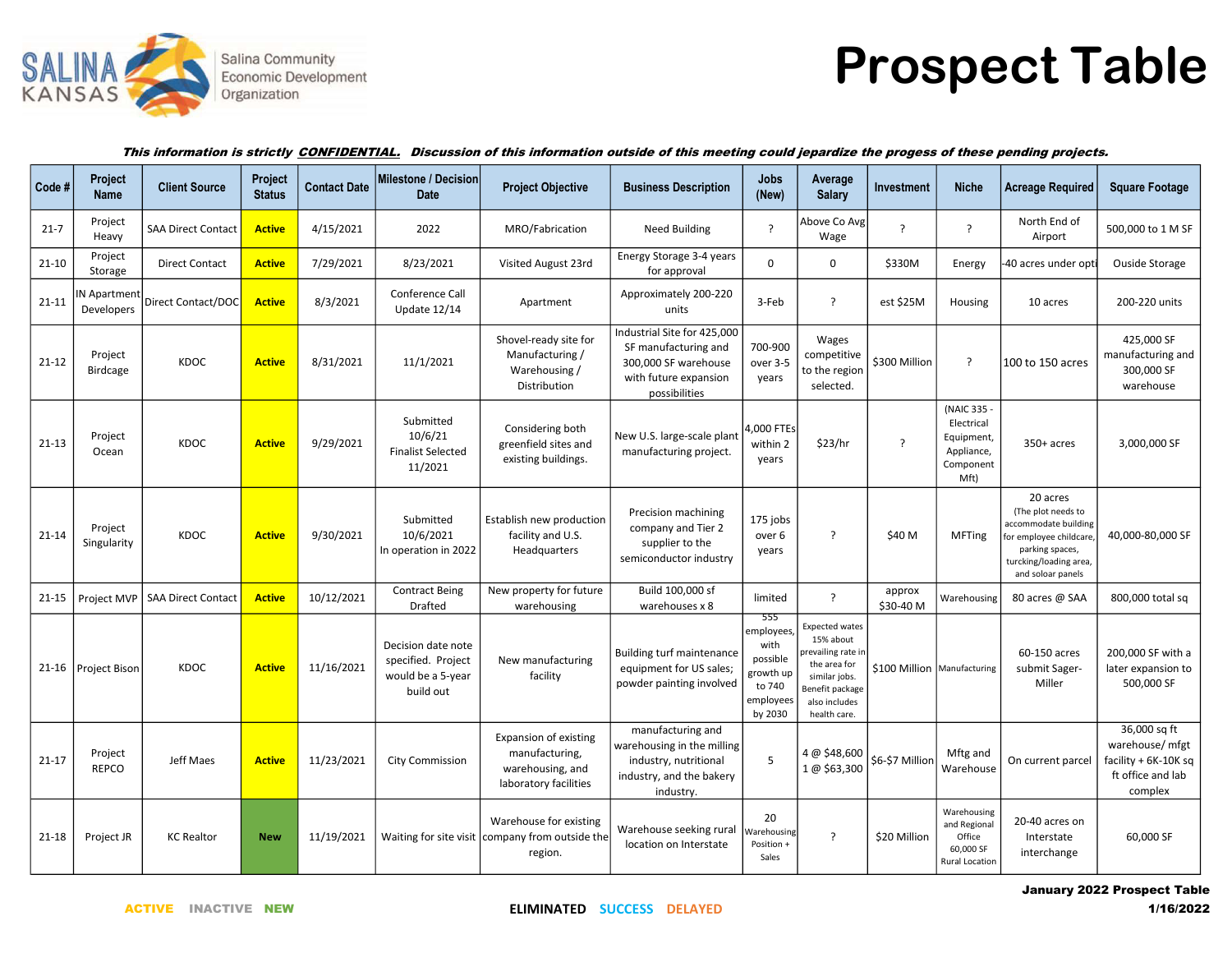

Prospect Table

| Code # | <b>Project</b><br><b>Name</b> | <b>Client Source</b> | <b>Project</b><br><b>Status</b> | <b>Contact Date</b> | <b>Milestone / Decision</b><br><b>Date</b> | Project Objective | <b>Business Description</b>                                                  | Jobs<br>(New) | Average<br><b>Salarv</b> | Investment  | <b>Niche</b>       | <b>Acreage Required</b>   | Square Footage |
|--------|-------------------------------|----------------------|---------------------------------|---------------------|--------------------------------------------|-------------------|------------------------------------------------------------------------------|---------------|--------------------------|-------------|--------------------|---------------------------|----------------|
| 22-01  | Project<br><b>Big Rig</b>     | Direct Call          | <b>New</b>                      | 1/19/2022           | <b>Reviewing Sites</b>                     | Plaza             | Seeking 20 site for Travel   High quality C Store with '<br>lots of services | 150-200       |                          | \$35-\$50 M | C Store<br>w/hote. | 20 acres on<br>Interstate | Not Disclosed  |